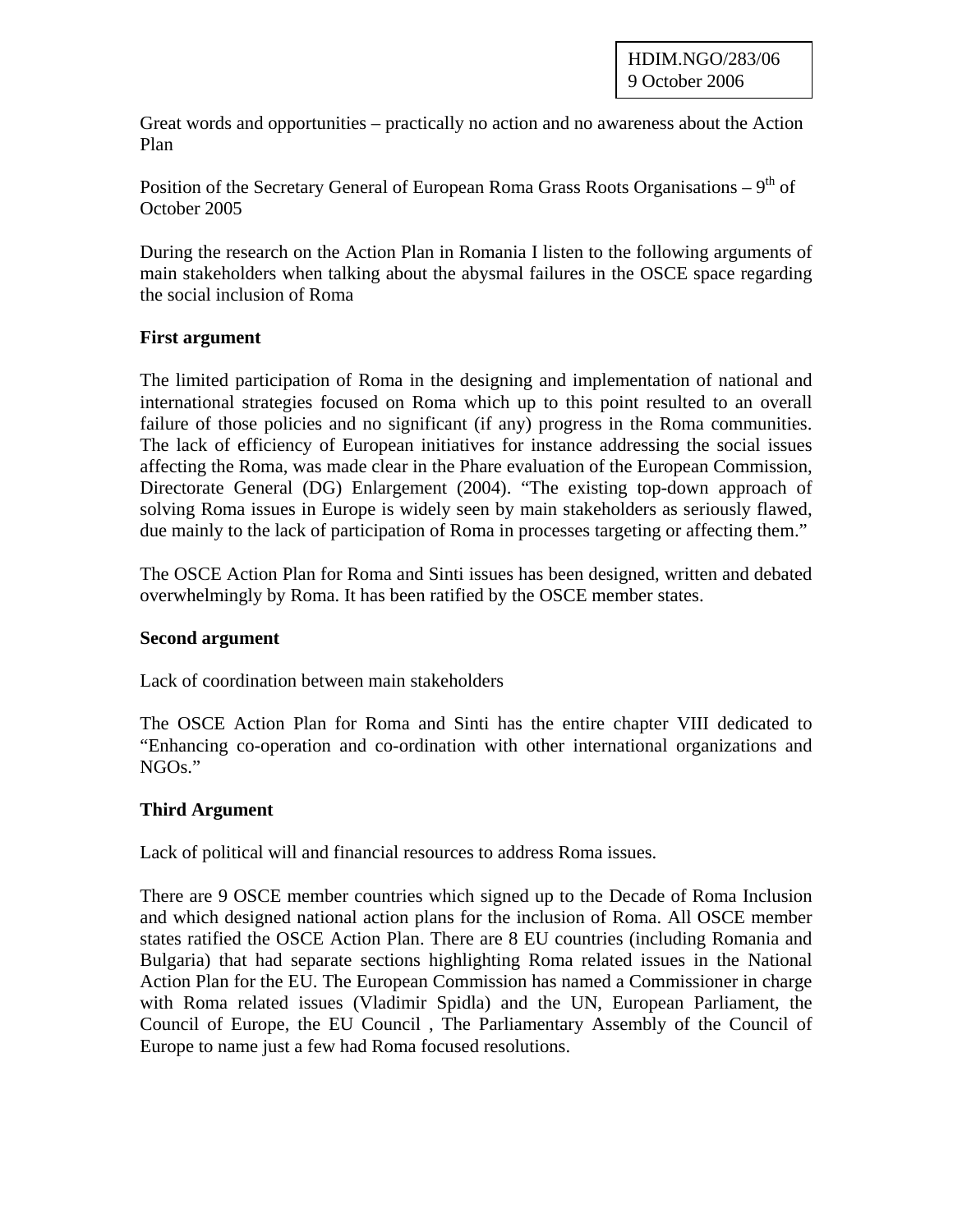The European Union alone would probably spend at very minimum 200 million Euros in the next 6 years for Roma related projects in Romania.

It is my opinion that in fact the problems are in fact others.

## **Real Problems**

1. No mechanism to implement the Action Plan, lack of benchmarks, timeframes, budgets and indicators.

> The Action Plan risks remaining nothing but a largely ignored and unknown document which will be brought into attention of diplomacies once or twice a year with very limited or no relevance at the level of communities.

- 2. The lack of pressure and tools to activate or maximize the action of mechanisms responsible for implementation, evaluation and monitoring of the available strategies, action plans, resolutions, recommendations…
	- a. There is an increasingly visible discrepancy between the rhetoric of the national governments and Intergovernmental Organisations and the implementation within the same bodies of the measures they recommend for the others.
	- b. The events around the OSCE Action Plan have been attended by low key bureaucrats and diplomats. Accordingly there are practically no significant results which can be linked directly to the Action Plan.
	- c. Reduced or no involvement and participation of Roma no Roma in any of the representative and decision making bodies of the intergovernmental organisations. Worst represented European ethnic group within the bureaucratic mechanisms of national governments and international organisations ( in contradiction with the Action Plan)
	- d. Lack of interest in empowering Roma human resources there was and is no long term policy targeting the building of human resources. There are for instance no national governments with a program targeting the involvement of Roma in the Ministries of Foreign Affairs. UN and OSCE could have played a major role in such initiatives. ( in contradiction with the Action Plan)
	- e. Roma political representation is of low quality and unfortunately seems to be encouraged. Roma for Roma idea is doing nothing but following the disastrous experience of nationalistic movements in Europe. European and International Intergovernmental Institutions should encourage national parties and governments to promote Roma representation within and at the European and International Level.
- 3. Under funding and understaffing of the OSCE /ODHIR